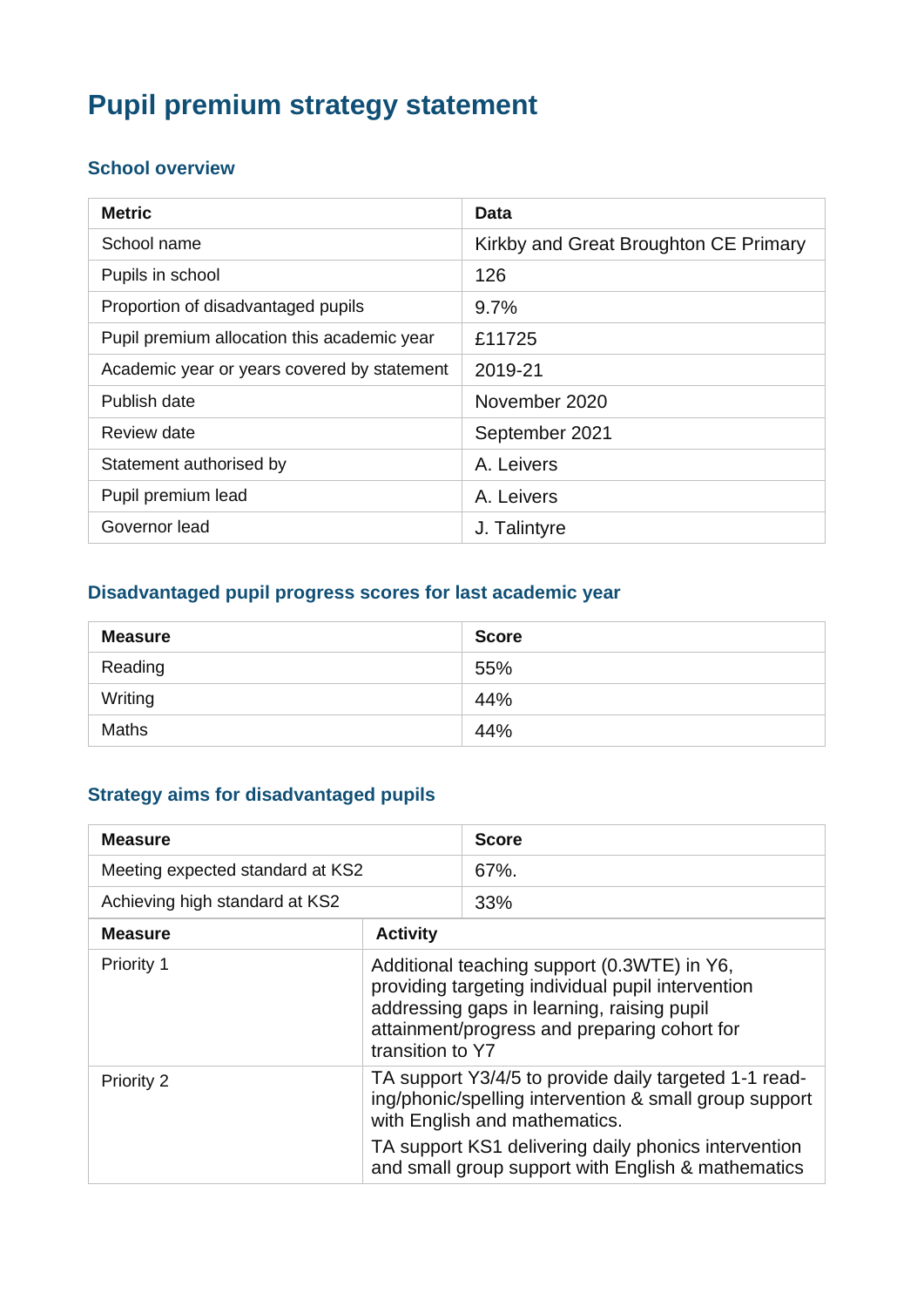| Barriers to learning these | Evidence based teaching interventions are used |
|----------------------------|------------------------------------------------|
| priorities address         | effectively.                                   |
| Projected spending         | £10180                                         |

#### **Teaching priorities for current academic year**

| Aim                     | <b>Target</b>                                               | <b>Target date</b> |
|-------------------------|-------------------------------------------------------------|--------------------|
| Progress in Reading     | Achieve 100% national average scores<br>in KS2 reading      | <b>July 2021</b>   |
| Progress in Writing     | Achieve 100% national average scores<br>in KS2 writing      | <b>July 2021</b>   |
| Progress in Mathematics | Achieve 100% national average scores<br>in KS2 mathematics. | <b>July 2021</b>   |
| Phonics                 | Achieve national average expected<br>standard in PSC        | <b>July 2021</b>   |
| Other                   | Increase pupil attendance to achieve<br>National average    | <b>July 2021</b>   |

**Remember to focus support on disadvantaged pupils reaching the expected standard in phonics check at end of year 1.**

#### **Targeted academic support for current academic year**

| <b>Measure</b>                                   | <b>Activity</b>                                                                                                                                                                                                                                                                                     |
|--------------------------------------------------|-----------------------------------------------------------------------------------------------------------------------------------------------------------------------------------------------------------------------------------------------------------------------------------------------------|
| Priority 1                                       | Introduce reading into writing strategy and ensure<br>staff fully trained and teaching is 100% good in both<br>reading and writing.                                                                                                                                                                 |
| Priority 2                                       | Increase the level of intervention and capacity to<br>deliver inference strategy work in small groups. Also<br>need to give additional support through catch-up<br>funding to enable pupils in Early Years to be ready<br>for learning through increased work on social and<br>learning behaviours. |
| Barriers to learning these<br>priorities address | Amount of funding in proportion to need. We will<br>target Early years and years3/4 as these have a<br>higher proportion of need.                                                                                                                                                                   |
| Projected spending                               | £11725                                                                                                                                                                                                                                                                                              |

#### **Wider strategies for current academic year**

| <b>Measure</b> | <b>Activity</b>                                                                         |  |
|----------------|-----------------------------------------------------------------------------------------|--|
| Priority 1     | Increase school capacity to deliver a new ICT<br>scheme of work that is fit for purpose |  |